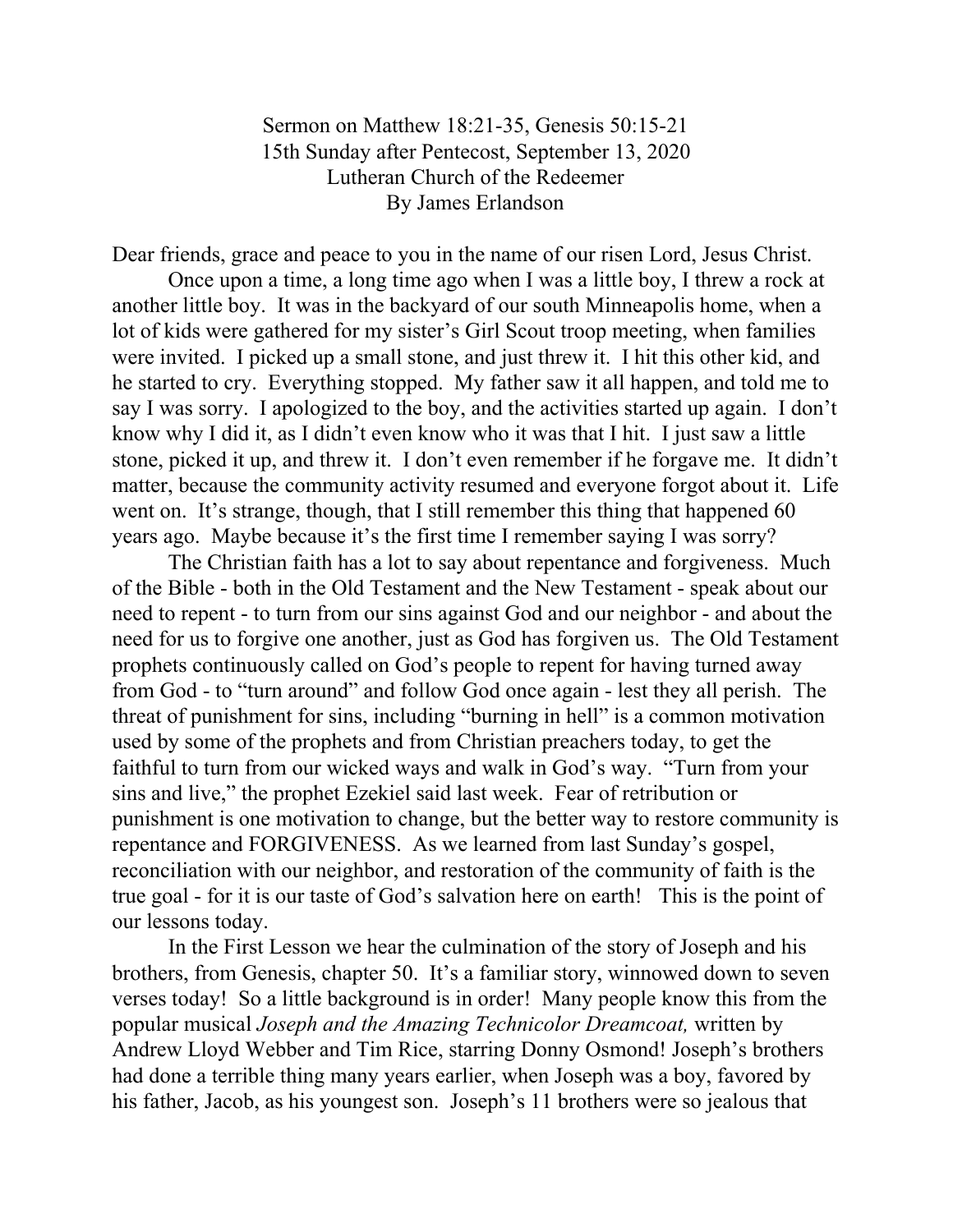they wanted to kill him, but instead sold him into slavery, and told Jacob that Joseph was dead. The slave traders brought Joseph to Egypt, and sold him to an Egyptian officer's household as a slave - ancient world human trafficking. Long story short, after many chapters in the story, Joseph became a favored advisor in the Pharoah's court, saving Egypt from a great famine. So at the end of the story, Joseph meets his brothers again, who have come to Egypt for food, in the midst of the famine. Joseph revealed himself to his brothers, reconciled with them, and saved them from starvation. But after their father Jacob dies, Joseph's brothers are deathly afraid that Joseph will get his revenge on them, and sell them into slavery or even kill them. They knew they deserved it. They wept and fell down at Joseph's feet, begging forgiveness, as their father had instructed them. Joseph surprised them all, by saying *"Do not be afraid! Even though you intended to do me harm, God intended it for good, in order to preserve a numerous people, as he is doing today. So have no fear; I myself will provide for you and your little ones." In this way he reassured them, speaking kindly to them.*

It's an amazing story of repentance, forgiveness, and reconciliation in this final chapter of Genesis. Joseph is Christ-like in his graciousness to his brothers. What is most fascinating is that we see in Joseph how God turns what was intended by humans for evil into good, a transformation which we call the *gospel -* good news! Because by faith, Joseph was able to turn a repentance to punishment story, which is our usual human expectation, into a repentance to transformation to forgiveness to reconciliation story, which is God's way! When Joseph's brothers discovered who Joseph really was, they were afraid because of their guilt. They knew what they had done, and begged for forgiveness, not expecting it. But Joseph remembered the story differently, because he knew what good had come in the long run from God placing him in Egypt, how he was able to help save Egypt from deadly famine with God's insight, and even save his own family. God had turned a tragic story of jealousy and slavery into a salvation story! Even though Joseph's brothers had intended evil for Joseph, God had turned it all into good. *Can God even turn all that is happening now out of our intentions for evil and revenge, into something good that will transform us and our world today?*

Good question! In the gospel story from Matthew, the prospects don't look good! It starts with Peter's question to Jesus, which is very practical: *"Lord, if another member of the church sins against me, how often should I forgive? As many as seven times?" (Peter low-balled it.) Jesus said to him, "Not seven times, but I tell you, seventy seven times."* (or as some would say, seventy times seven, with new math!) What Jesus really means is an "infinite" number of times forgiveness should never end, there is no limit to grace! So it seems impossible, but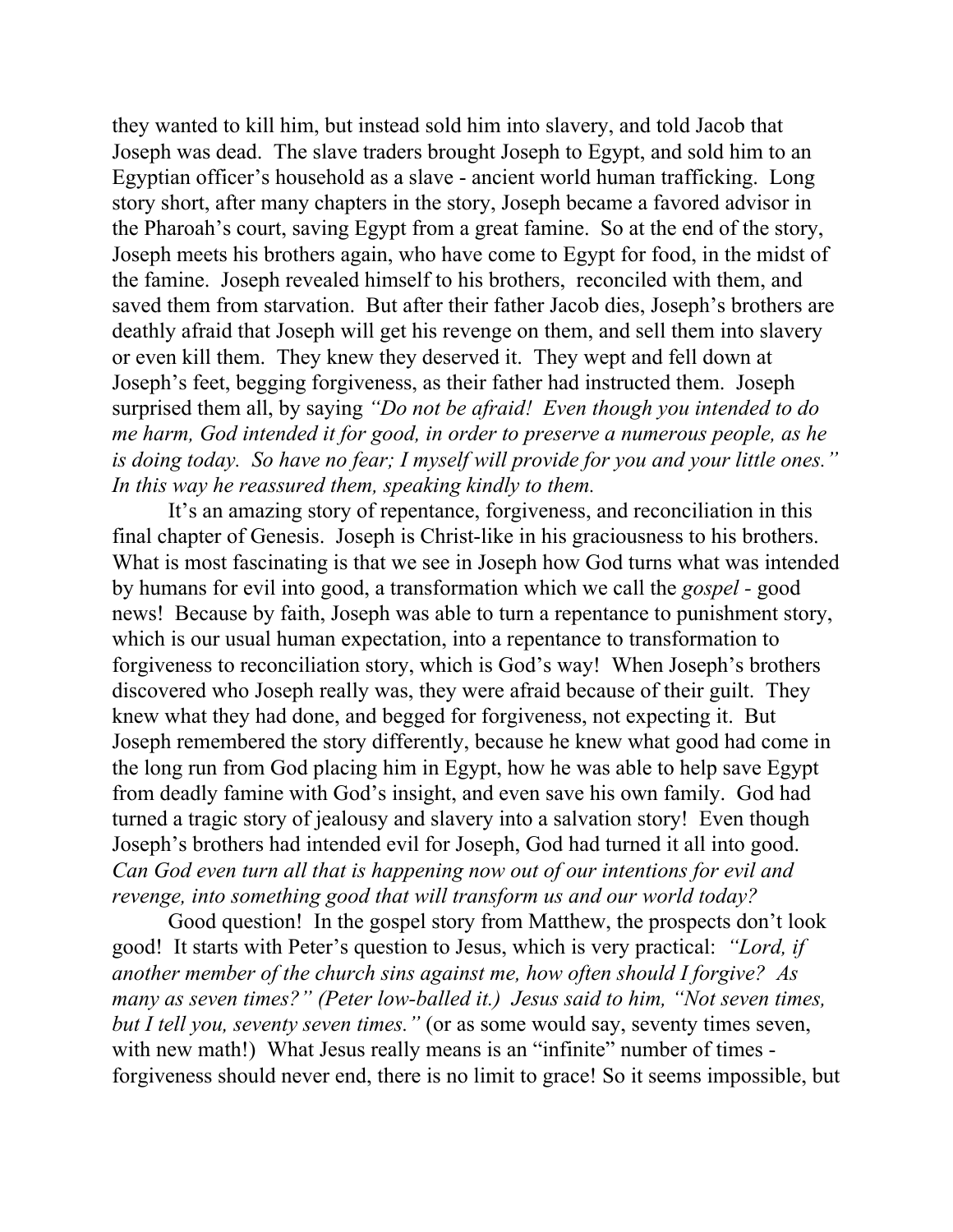this is what God calls for in Jesus' new "family", which is the Church, the assembly of believers who follow Jesus in his Way. Unlimited forgiveness.

So then Jesus tells the parable of comparing the realm of God with that of a King who settled accounts with his servants. One servant owed him ten thousand talents, with one talent  $= 6,000$  days wages, or 60 million denarii - which is a fortune, totally impossible to repay, like the national debt. The servant begged him for time to pay him back, so the king had pity, and forgave him the debt. But this same servant went out and threatened others with jail if they didn't repay him a smaller sum. When the king found out, he was furious, and threw him in prison. It's not a parable with a happy ending - it is instead a description of how we humans too often treat one another without mercy or grace, when God has forgiven us so much, even sending his Son, Jesus, to die for us, in order to give us life! So I guess I prefer Joseph's example to the story of the king and the wicked servant!

Paul comes right to the point in his letter to the Romans. *"We do not live to ourselves, and we do not die to ourselves. If we live, we live to the Lord, and if we die, we die to the Lord; so then, whether we live or whether we die, we are the Lord's. For to this end Christ died and lived again, so that he might be the Lord of both the dead and the living."* [This is a verse we read in our committal service for the burial of the dead.] But Paul goes on to say: *"So why do you pass judgment on your brother or sister? Or you, why do you despise your brother or sister? For we will all stand before the judgment seat of God. For it is written, 'As I live, says the Lord, every knee shall bow to me, and every tongue shall give praise to God.' So then, each of us will be accountable to God."*

So when I first started thinking about this sermon, I asked myself the question: what is more important, being forgiven or having the willingness to forgive? Which is harder? Saying "I'm sorry" or "I forgive you?" Maybe the answer is "both!" Because we know how hard it is as individuals to own up to how we mistreat our neighbor, or deceive a friend, lie to a spouse or neglect a child. It takes a lot to apologize, and a transformation to make it right! But even more so, it takes a whole lot of grace to grant forgiveness to someone who has wronged us. Because it is a whole lot easier to nurse a grudge, to stay angry and write that person out of our lives, especially when we see that person as "not one of us". We even hold grudges against our own flesh and blood! So we know how difficult forgiveness can be. But that is what Jesus calls us to do, following him.

These days we are fully aware of the wrongs that people in our own nation and community are doing to one another. When we have leaders who will never admit guilt or wrong-doing, who never apologize, but just go on the attack, deflecting blame, and projecting their failures onto others. They set the example that too many of us find just too easy to follow, and just blame them for it. But it's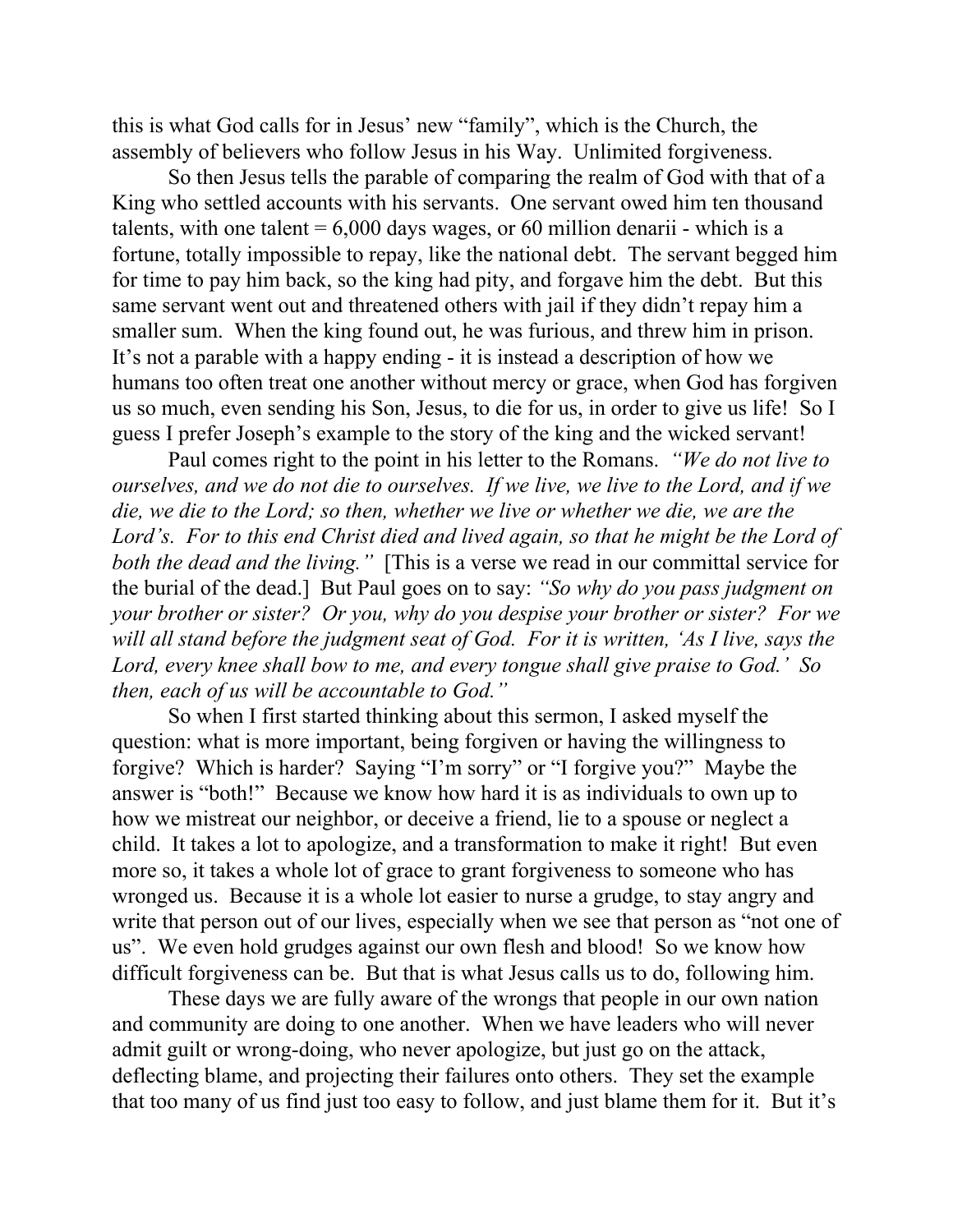tearing us all apart. People of faith - Christians, Jews, Muslims and others, need to start setting a better example of forgiveness, mercy, and grace for others.

But forgiveness without repentance and transformation won't do it. We have seen terrible things happen in our society because of our partisanship in politics, systemic racism, fear of the "other", selfishness and greed. For example, a white female ex-police office, Amber Guyger, was convicted last year for murdering a man in his own apartment, which the officer had entered by mistake, confusing him for an intruder. At her trial, the man's younger brother, Brandt Jean, took the stand, and told the officer that he forgave her, walked across the courtroom and hugged her. But that's not all, for it would be all too easy for us to end the story with this forgiving act, just like the families of the Emanuel Nine who were shot to death at bible study eventually forgave the shooter of their loved ones. Forgiveness is given because not to forgive, to hold onto vengeance and hate, just makes your own soul sick. Forgiveness leads to healing and closure, and leads to a new chapter in life, when you stop holding onto the past and the brokenness.

Brandt's words of forgiveness were later followed by his words to law enforcement officials, when he said that he, a black male, was not a threat or inherently dangerous. He implored them to create new policies and procedures that raised the value of all lives, to show that Black Lives do matter, the same as others do.

We know this year how much farther we have to go as a society and nation, since George Floyd was killed. There has been far too much violence and racial hatred shown on our streets, showing how much we have to transform policing in our communities to bring peace to our neighborhoods and healing to our hearts and broken bodies. The violence won't stop, nor will the peaceful protests that sometimes devolve into chaos, until justice and peace become the rule. For this to happen, repentance, transformational change, and forgiveness must occur.

So with all growing conflict in our nation the past four years, we have a great challenge ahead of us at the end of 2020. We will have to humble ourselves, learn how to repent and say we are sorry, and then learn to forgive all those whom we have come to see as adversaries and opponents. There are so many examples of "grievances" that we hardly know where to begin! Maybe that is why Jesus says to you and me, when we ask who and how many times we must forgive one another in the church as well as in society, Jesus says "seventy-times seven"!

But it will all have to begin here, with us, when you and I repent in each other's hearing, and forgive each other. Just like in sports, when we play one game at a time, forgiveness is given one person at a time. Repentance and forgiveness are at the core of our faith. This is how God makes in us a new creation, when old hatreds and grudges pass away, and new relationships are forged! It begins with